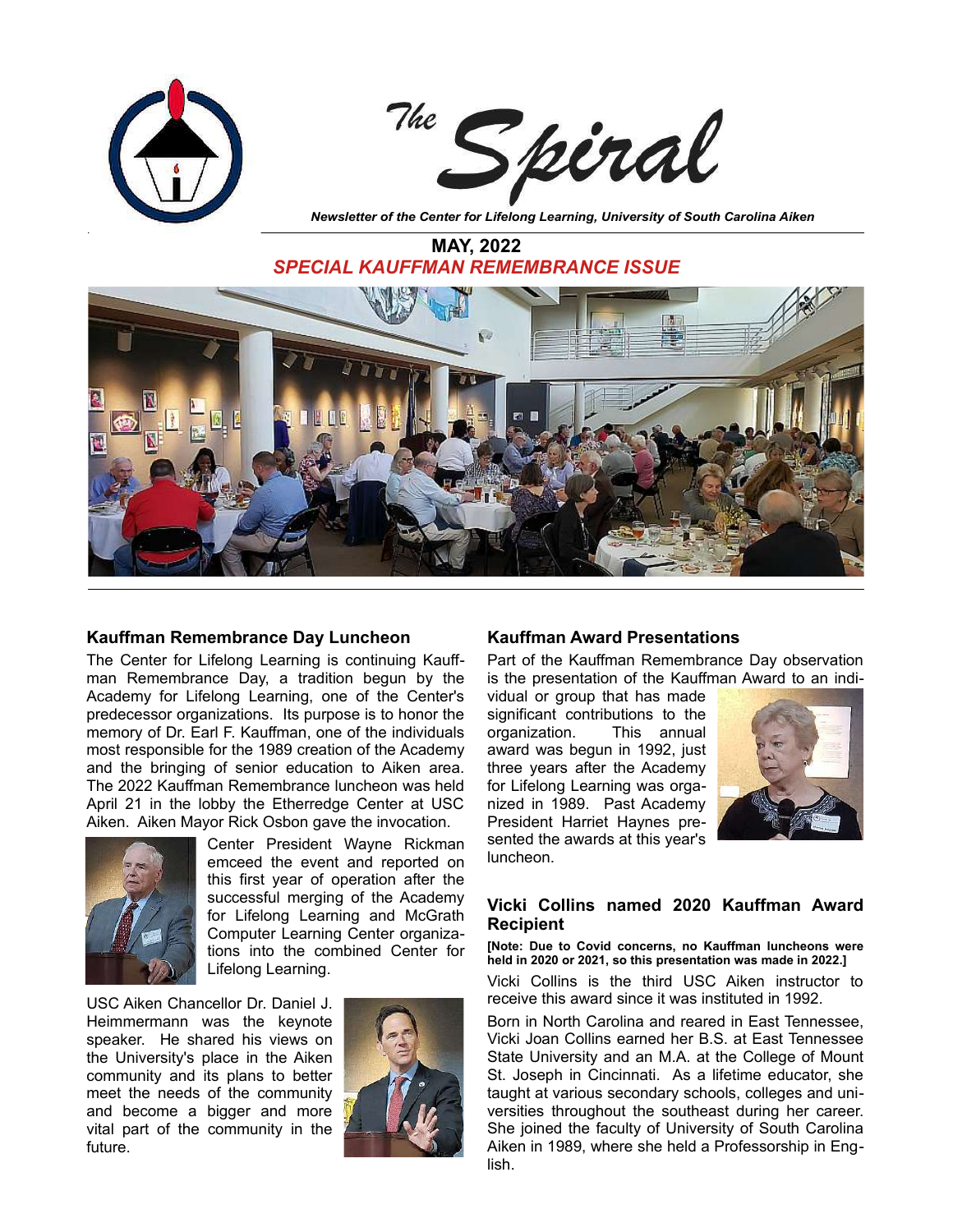# *The Spiral* Page 2

Vicki was a writer most of her life. Her poetry and prose has appeared in many literary publications. Her book *The Silent Appalachian: Wordless Mountaineers in Fiction, Film, and Television* was published by McFarland & Company. Vicki became an active member of the Augusta Poetry Society, the Aiken County Library Board and various author/writer groups in the southeast.



She was the Director of USC Aiken's Writing Room and received numerous awards including the 2015 University Service Award, the 2016 Excellence in Teaching Award, and Student Education Advisor of the year.

While at USC Aiken, for well over a decade Vicki could be relied upon to teach numerous courses for the Academy dealing with various aspects of literature and writing, and especially with her lifelong interest in Appalachian culture. She was very popular with Academy students and many would sign up for whatever course she offered on any subject, knowing it would be worthwhile, interesting, and enjoyable. From Spring 2013 through Spring 2019, Vicki provided the Academy with a well attended course every semester. She retired from USC Aiken with health issues shortly thereafter.

For her continued support of the efforts of the Academy, Vicki Collins was selected as the recipient of the Academy's Kauffman Award for 2020. Sadly, Vicki passed away only a month later, before the award

could be presented, so she never learned of this honor. Vicki's husband David Collins accepted the award on her behalf when the Academy's successor organization, the Center for Lifelong Learning, resumed the Kauffman Remembrance Luncheons in 2022.



## **Jim Brown receives 2022 Kauffman Award**

In Jim's working life he was a Chemical Engineer, who spent his entire career with Olin Corporation. He retired in 2007 as Director of Environmental Remediation, managing cleanups of Olin's past disposal areas and former plant sites.

Jim moved to Aiken after retirement and joined Senior-Net, predecessor of the McGrath Computer Learning Center, in 2008. He created several course manuals for Aiken SeniorNet and McGrath, and taught and coached many technical courses over the years. Jim served as Coordinator of Aiken SeniorNet from 2009 through 2011 then served on the SeniorNet/McGrath Board that managed McGrath's separation from SeniorNet in 2015.



Jim has had a love of computers since 1977, so he was a natural to serve as SeniorNet/McGrath's webmaster from 2010 until 2021. Then when McGrath merged with the Academy for Lifelong Learning to form the Center for Lifelong Learning, Jim took on the daunting task of combining the McGrath and Acad-

emy websites into a new comprehensive website.

Jim and his wife Debbie enjoy traveling, hiking -- especially in the mountains -- and being with their grandchildren. Even though they moved 140 miles northwest to Mountain Rest, SC in 2020 to be closer to the mountains, Jim has maintained his involvement with McGrath, and now the Center for Lifelong Learning, in Aiken.

For his hard work and dedication to the Senior education community, the Center for Lifelong Learning proudly names Jim Brown as the recipient of the 2022 Kauffman Award.

## **Harriet Haynes Receives Special Recognition**

The combining of two diverse organizations with decidedly different modes of operation into a single Center for Lifelong Learning was no easy task. It took well over a year of concerted effort by the board members of both organizations to make this happen. Of all those involved, one stands out as the key to this integration and our first year success, Harriet Haynes.

Harriet was President of the Academy before the merger and continues to serve on the new Center's board. She designed the committees needed to work on the merger and kept everyone's nose to the grindstone until there was the framework for the new organization. This year she has been the backbone of planning and execution. For these reasons, The Board recognizes Harriet's outstanding efforts and authorizes this special Leadership Award.



*Harriet Haynes receives a special Leadership Award from Center President Wayne Rickman and Vice President David Tavernier.*